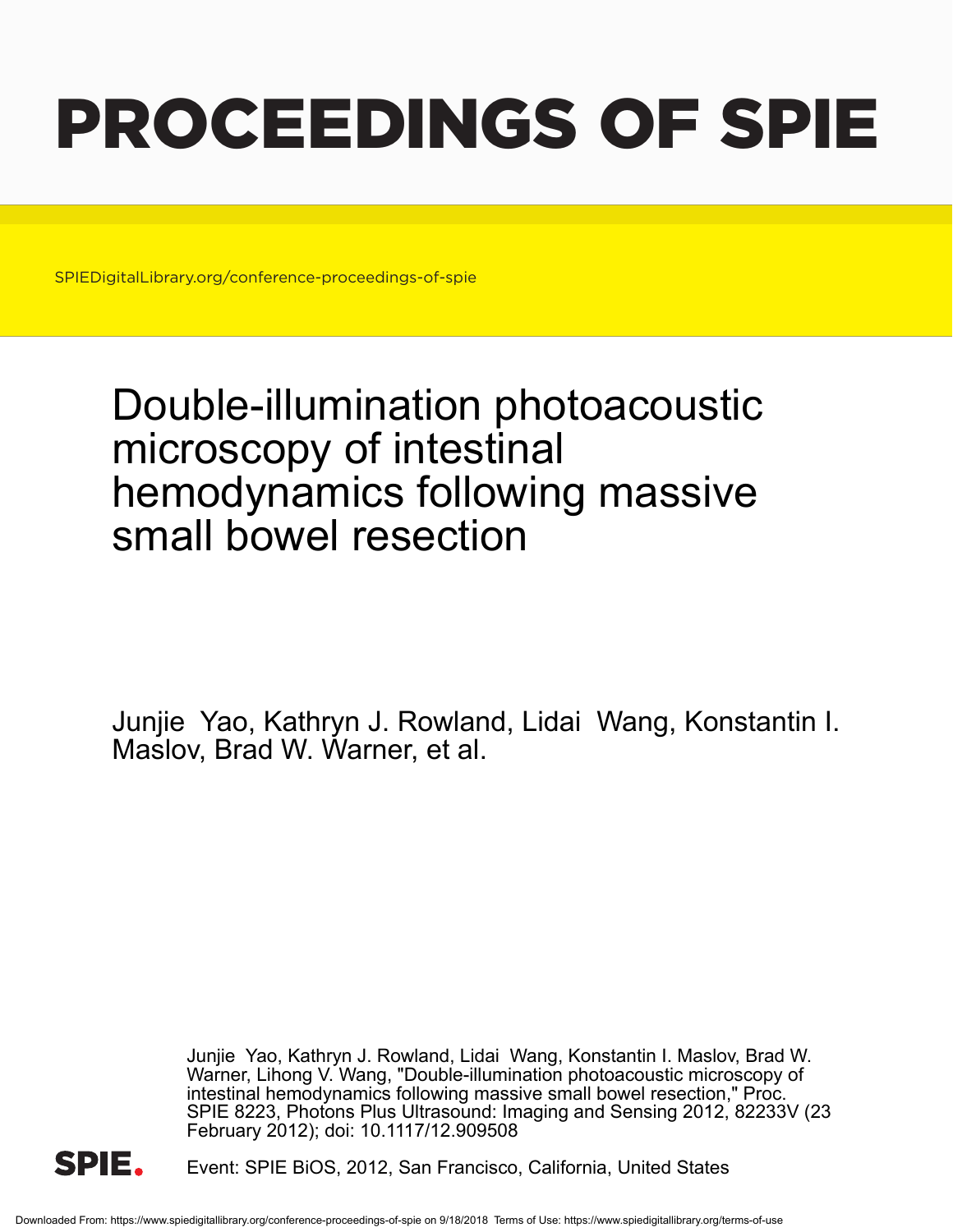### **Double-illumination Photoacoustic Microscopy of Intestinal Hemodynamics Following Massive Small Bowel Resection**

Junjie Yao<sup>1¶</sup>, Kathryn J. Rowland<sup>2¶</sup>, Lidai Wang<sup>1¶</sup>, Konstantin I. Maslov<sup>1</sup>, Brad W. Warner<sup>2\*</sup>, Lihong V. Wang<sup>1\*</sup>,

<sup>1</sup>Department of Biomedical Engineering, Washington University in St. Louis, St. Louis, MO 63130, USA

<sup>2</sup>Division of Pediatric Surgery, St. Louis Children's Hospital, Washington University School of Medicine, St. Louis, MO 63110, USA

¶ These authors contributed equally to this work.

\* Corresponding authors:

Brad W. Warner for small bowel resection, brad.warner@wustl.edu

#### Lihong V. Wang for photoacoustic microscopy, lhwang@biomed.wustl.edu

#### **Abstract**

Massive small bowel resection (SBR) results in villus angiogenesis and intestinal adaptation. The exact mechanism that causes intestinal villus angiogenesis remains unknown. We hypothesize that hemodynamic changes within the remnant bowel after SBR will trigger intestinal angiogenesis. To validate this, we used photoacoustic microscopy (PAM) to image the microvascular system of the intestine in C57B6 mice and to measure blood flow and oxygen saturation  $(SO<sub>2</sub>)$  of a supplying artery and vein. Baseline measurements were made 6 cm proximal to the ileal-cecal junction (ICJ) prior to resection. A 50% proximal bowel resection was then performed, and measurements were again recorded at the same location immediately, 1, 3 and 7 days following resection. The results show that arterial and venous  $SO_2$  were similar prior to SBR. Immediately following SBR, the arterial and venous  $SO_2$  decreased by  $14.3 \pm 2.7\%$  and  $32.7 \pm 6.6\%$ , respectively, while the arterial and venous flow speed decreased by 62.9  $\pm$  17.3% and  $60.0 \pm 20.1\%$ , respectively. Such significant decreases in sO<sub>2</sub> and blood flow indicate a hypoxic state after SBR. Within one week after SBR, both  $SO_2$  and blood flow speed had gradually recovered. By 7 days after SBR, arterial and venous sO<sub>2</sub> had increased to 101.0  $\pm$  2.9% and 82.7  $\pm$  7.3% of the baseline values, respectively, while arterial and venous flow speed had increased to  $106.0 \pm 21.4\%$  and  $150.0 \pm 29.6\%$  of the baseline values, respectively. Such increases in  $sO<sub>2</sub>$  and blood flow may result from angiogenesis following SBR.

**Keywords:** photoacoustic microscopy, small bowel resection, oxygen saturation, blood flow, hypoxia, angiogenesis

#### **Introduction**

Short bowel syndrome (SBS), a malabsorption disorder usually caused by the surgical removal of the small intestine, is a high-risk condition within the pediatric patients. After a massive small bowel resection (SBR) in both animal models and humans, a critical adaptation response occurs within the remnant bowel, including increased villus height and crypt depth, and thus increased absorptive mucosal surface area, to compensate for the attenuated bowel length [1-3]. As angiogenesis has long been observed as an important factor for cellular proliferation [4, 5], it has also been demonstrated that villus angiogenesis contributes to intestinal adaptation after SBR [6-9]. However, the exact stimulus for these proangiogenic changes as well as the acute alterations in intestinal hemodynamics following SBR are presently unknown.

Photons Plus Ultrasound: Imaging and Sensing 2012, edited by Alexander A. Oraevsky, Lihong V. Wang, Proc. of SPIE Vol. 8223, 82233V · © 2012 SPIE · CCC code: 1605-7422/12/\$18 · doi: 10.1117/12.909508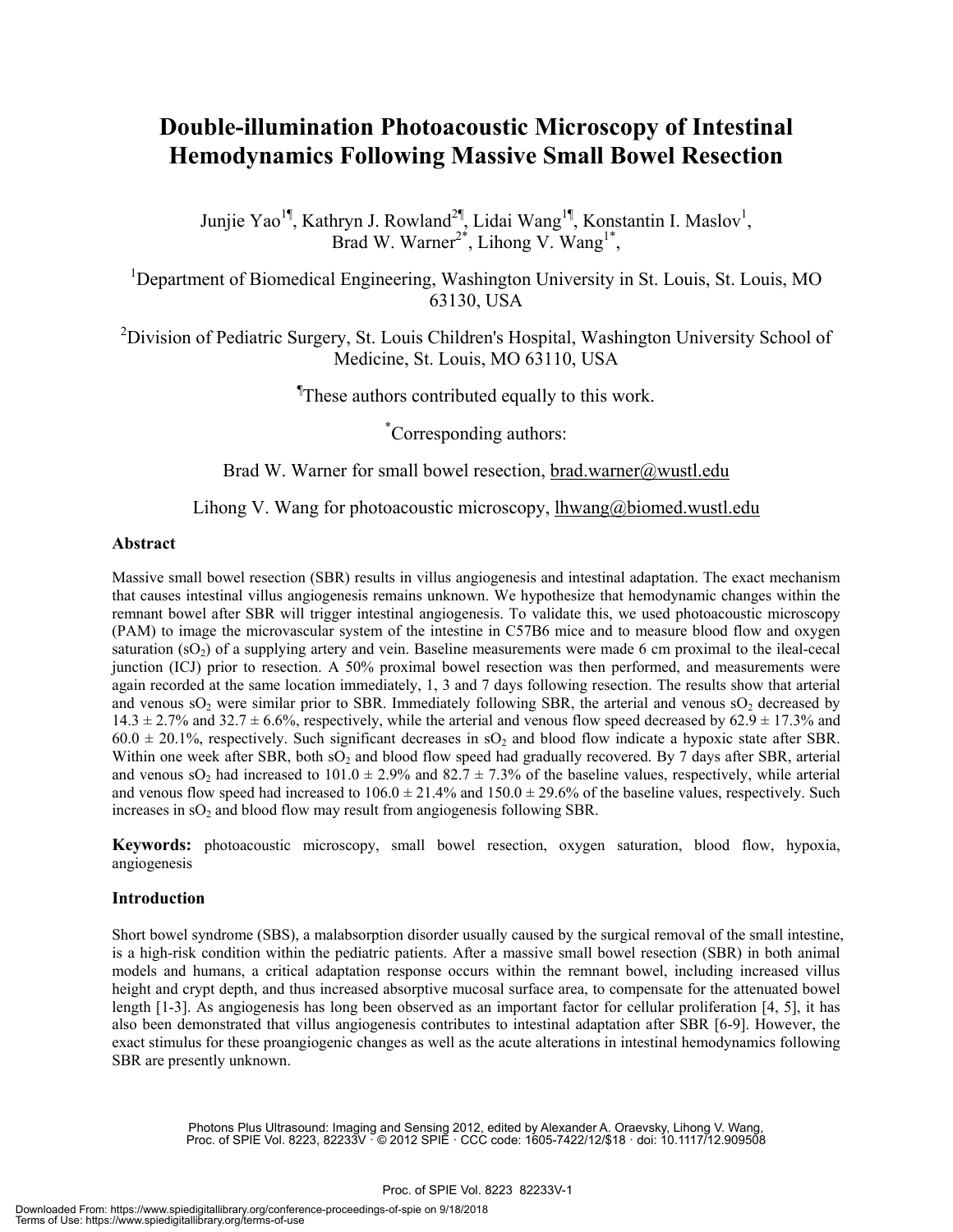Previous *ex vivo* studies of intestinal blood flow at late time points after SBR are not consistent and insufficient [10- 12]. An *in vivo*, real-time imaging modality with endogenous contrast is therefore needed to measure the hemodynamic parameters within the remnant bowel both immediately and several days after bowel resection, including blood flow speed, oxygen saturation of hemoglobin  $(SO<sub>2</sub>)$  and metabolic rate of oxygen  $(MRO<sub>2</sub>)$ . Photoacoustic microscopy (PAM), a non-invasive, label-free, high-resolution hybrid imaging modality, is a promising tool for such measurements. PAM takes advantage of both rich optical absorption contrast and weak ultrasonic scattering in biomedical tissue, and thus yields high-contrast images with relatively deep penetration [13]. By spectrally unmixing contributions from various endogenous or exogenous chromophores, PAM is capable of anatomical, functional, molecular, flow dynamic and metabolic imaging [13-24]. With the help of PAM, a better understanding of the acute hemodynamic changes following SBR may further elucidate a mechanism for villus angiogenesis and the pathogenesis of intestinal adaptation.

#### **Materials and methods**

#### **Experimental design**

A protocol for this study was approved by the Washington University Animal Studies Committee (20090275) in accordance with the National Institute of Health laboratory animal care and use guidelines. Male mice (C57BL/6; Harlan Laboratories, Inc.; Indianapolis, IN) age 8 to 15 weeks were used in this study. Mice underwent either 50% proximal SBR or sham (enterotomy alone) as previously reported [1]. Briefly, a midline laparotomy was made and the bowel was exposed for photoacoustic measurements immediately, 1, 3 and 7 days after the operation. Mice that underwent SBR had transection of the bowel at 6 cm proximal to the ICJ and at 1 to 2 cm distal to the ligament of Treitz. The mesentery of the intervening bowel was ligated with a silk tie and the intervening bowel was removed. In mice that underwent the sham procedure, the bowel was transected only at 6 cm proximal to the ICJ.

#### **Double-illumination photoacoustic microscopy of intestinal sO<sub>2</sub> and blood flow**

A newly developed double-illumination photoacoustic microscopy (DI-PAM) was used for this study in order to see through the whole cross-section of the small bowel [25] (Fig. 1). The short laser pulses are reshaped by an iris (ID25SS, Thorlabs) and attenuated by a neutral density filter (NDC-50C-2M, Thorlabs). The attenuated beam is then split into two sub-beams (top and bottom) by a 50/50 beam splitter (BSW04, Thorlabs). The top beam is focused by a condenser lens (LA1131, Thorlabs) before passing through a 25 µm pinhole (P50C, Thorlabs) for further spatial filtering. The filtered beam is then focused by an optical objective (AC127-050-A, Thorlabs. NA: 0.1 in air) into the sample from the top. A beam combiner composed of a thin layer of silicone oil sandwiched by a right-angle prism (NT32-545, EdmundOptics) and a rhomboid prism (NT49-419, EdmundOptics) provides acoustic-optical coaxial alignment. The resultant photoacoustic waves are detected by an ultrasonic transducer (V214-BB-RM, Olympus-NDT) with a central frequency of 50 MHz. An acoustic lens with an NA of 0.5 is ground into the bottom of the rhomboid prism to provide an acoustic focal diameter of 30 μm. An optical correction lens is attached to the top of the beam combiner to correct the aberration of the glass prisms. The acoustic lens is submerged in a water-tank for ultrasound coupling. The bottom beam duplicates the same path as the top beam, except that it is directly focused into the sample from the bottom without going through the beam combiner and water tank. By carefully adjusting the positions of two objectives, we achieved a co-axial configuration of the two optical foci and the acoustic focus. To best expand the optical focal zone, the top and bottom optical foci are both approximately one Rayleigh range apart from the acoustic focus.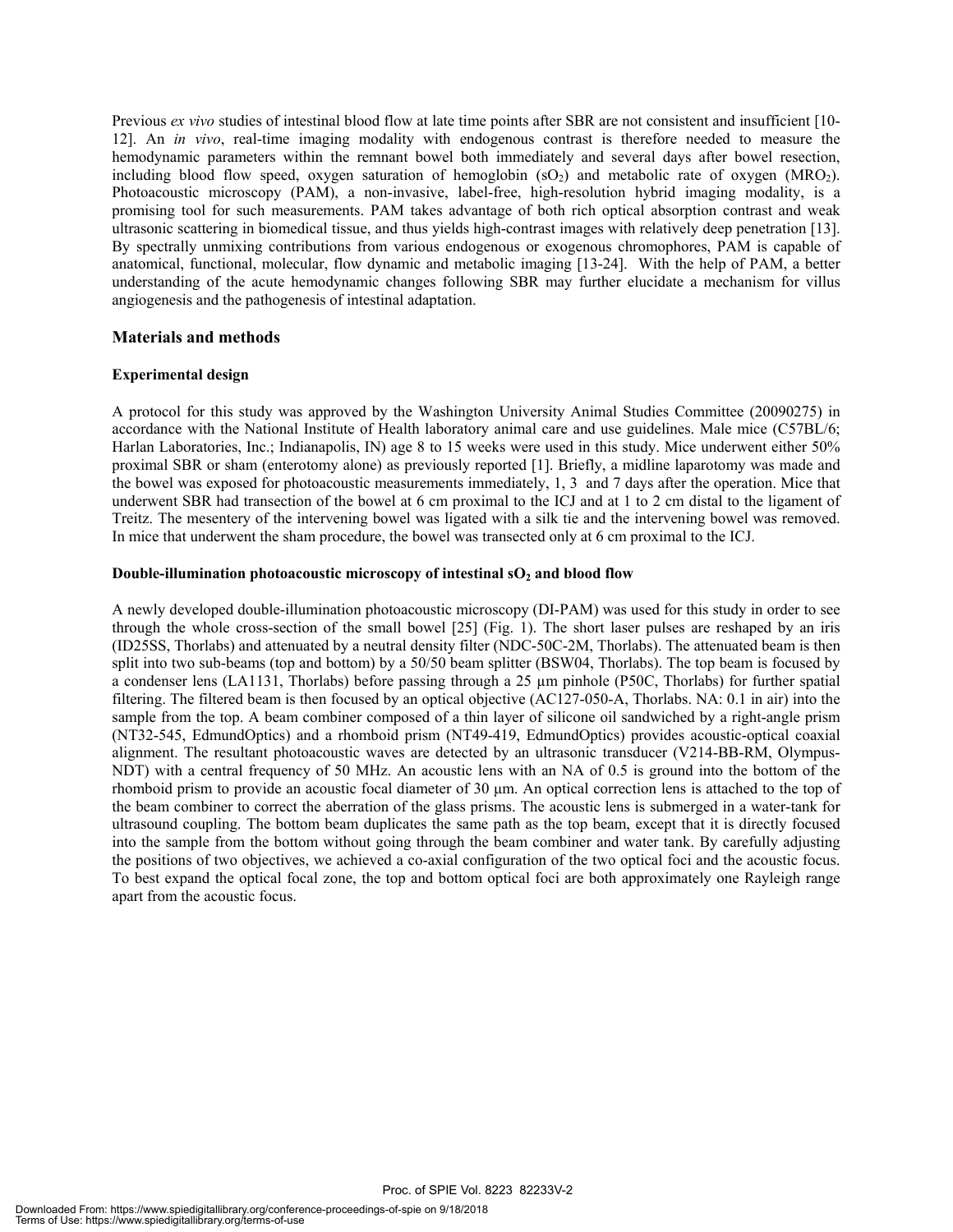

**Figure 1.** System schematic of double-illumination photoacoustic microscopy.

During the experiment, mice were anesthetized with isoflurane (E-Z Anesthesia, Euthanex) and placed in a supine position on a heating pad (37 ºC). A midline laparotomy was performed and the small bowel was exposed. The terminal mesenteric artery and accompanying vein at a point approximately 6 cm proximal to the ICJ were identified. Baseline sO<sub>2</sub> was measured at both locations on a  $1 \times 4$  mm<sup>2</sup> area containing such vessel pairs at two optical wavelengths of 570 nm and 578 nm using a previous publish method [21]. Baseline blood flow speed measurement was then performed at both locations across the proximal end of the vessel in *M*-mode using a bandwidth broadening based method [19, 20]. The laser repetition rate was 8 kHz, and 3200 A-lines were acquired at each position. The area of the bowel not being measured was kept moistened with a normal saline soaked gauze pad. The animal then underwent SBR or sham procedure. Following the procedure, the same artery and vein pairs at 6 cm proximal to the ICJ were imaged with  $SO_2$  and blood flow measurements recorded. For the animals imaged 1, 3 and 7 days after the SBR or sham, there were no baseline measurements performed. Following all measurements the animal was sacrificed via cervical dislocation. For each time point, a total of 7 mice underwent the SBR procedure and 7 mice underwent the sham procedure. All the photoacoustic data processing was conducted using MATLAB (R2008a, MathWorks). Quantitative values are presented as mean  $\pm$  SEM.

#### **Results**

#### **Double-illumination PAM of small intestine**

With the help of the extended imaging depth, the whole cross-section of the intestine was successfully imaged by DI-PAM (Fig. 2) [25]. The results show that the dense vessels on the intestine wall would block the excitation light penetrating through the top half [Fig. 2(A)] or bottom half [Fig. 2(B)] of the intestine under top or bottom illumination, respectively. Only the double illumination provided the vasculature information from both halves [Fig. 2(C)].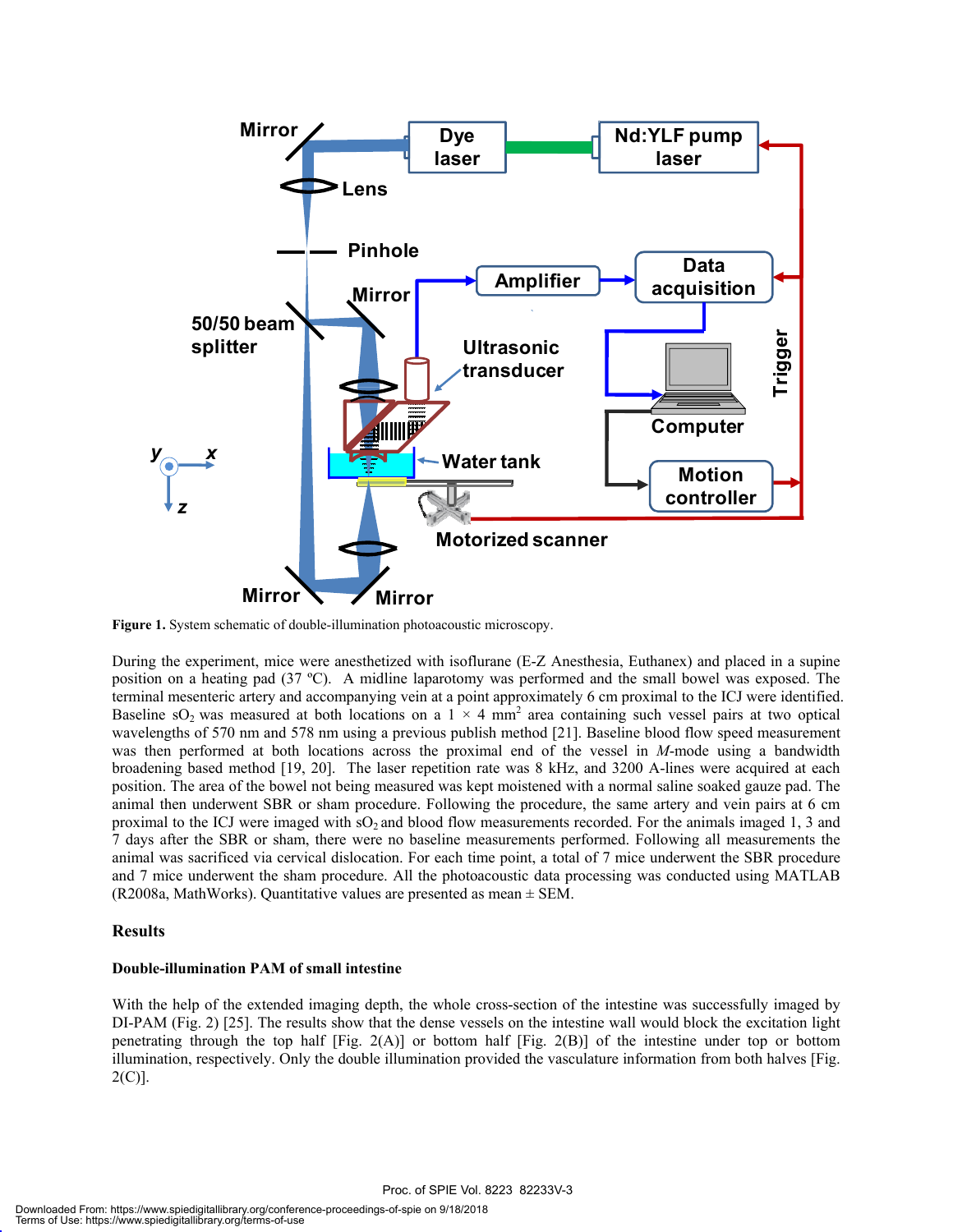

**Figure 2.** PAM of small bowel intestine under (A) top illumination, (B) bottom illumination, (C) double-illumination, respectively. The bottom row is the close-up of the dashed box in the top row.

#### **Arterial and venous oxygen saturation**

Prior to intervention, arterial and venous  $SO_2$  of the terminal mesenteric artery and accompanying vein were similar. This may indicate minimal to no tissue oxygen utilization of the supplied intestine, which suggests either a high physiologic reserve in mice, and/or left-to-right shunting within the intestinal wall even with a metabolically active state.

Immediately following SBR, the arterial oxygen saturation decreased (0.98  $\pm$  0.01 pre vs. 0.84  $\pm$  0.06 post-SBR). This decrease in arterial oxygen saturation was also observed following sham  $(0.98 \pm 0.01$  pre vs.  $0.86 \pm 0.04$  postsham) [Fig. 3(A)]. Venous oxygen saturation dramatically decreased immediately following SBR (0.98  $\pm$  0.02 pre vs  $0.66 \pm 0.05$  post-SBR) [Fig. 3(B)]. This decrease in venous oxygen saturation was also observed to a lesser degree following sham (0.98  $\pm$  0.01 pre vs 0.86  $\pm$  0.02 post-sham). By one week after SBR, arterial and venous sO<sub>2</sub> had increased to  $101.0 \pm 2.9\%$  and  $82.7 \pm 7.3\%$  of the baseline values, respectively. By one week after sham, arterial and venous sO<sub>2</sub> had increased to 99.0  $\pm$  5.7% and 102.1  $\pm$  3.2% of the baseline values, respectively [Fig. 3(A-B)].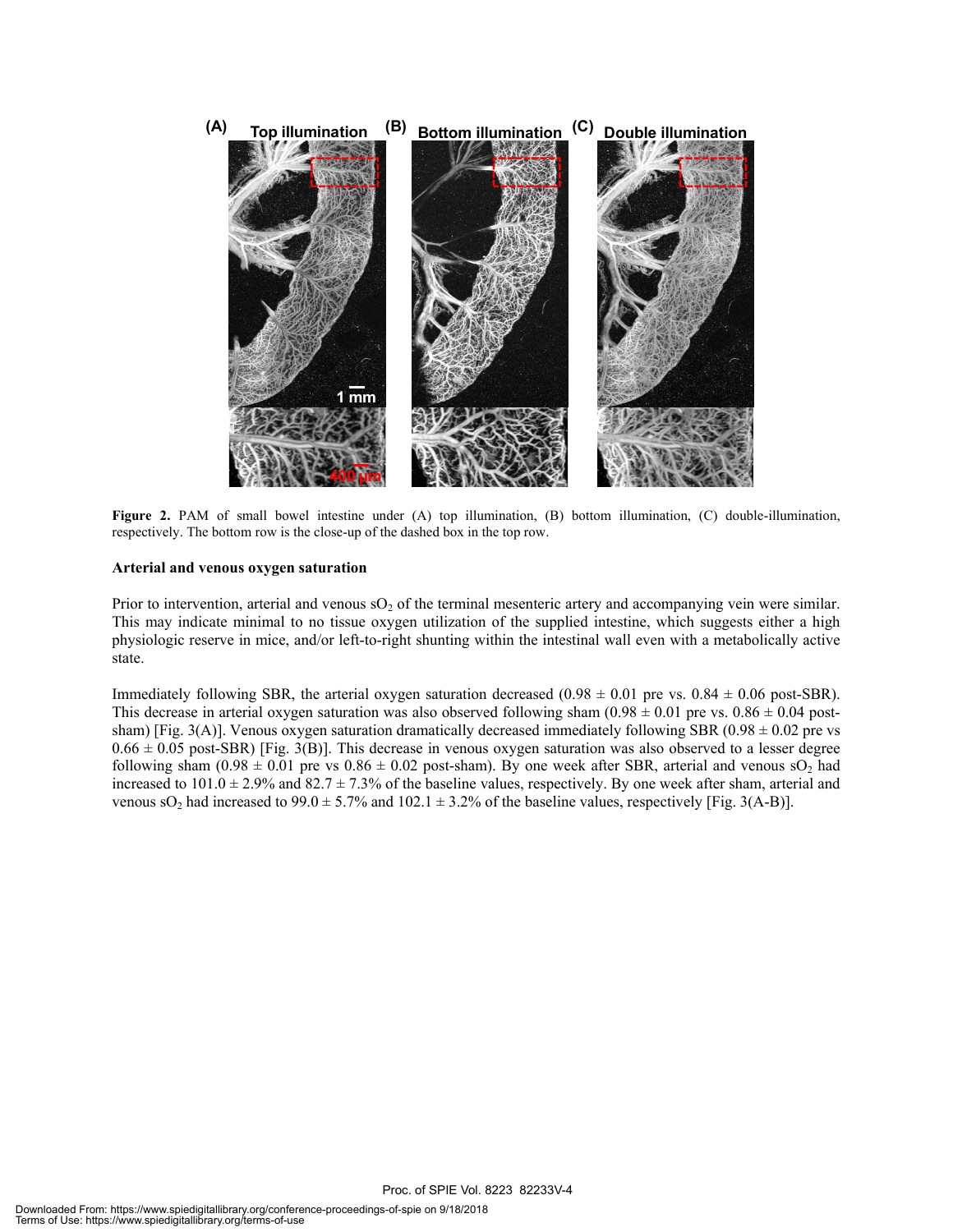

**Figure 3.** The measured oxygen saturation of the artey (A) and vein (B) before and after SBR or sham operations.

#### **Arterial and venous blood flow**

Immediately following SBR, the arterial blood flow speed decreased (7.6  $\pm$  1.5 mm/s pre vs. 2.6  $\pm$  0.50 mm/s post-SBR). This decrease in arterial flow speed was not observed following sham (7.6  $\pm$  1.5 mm/s pre vs. 7.7  $\pm$  0.60 mm/s post-sham) [Fig. 4(A)]. Venous flow speed decreased immediately following SBR ( $4.0 \pm 0.70$  mm/s pre vs 1.6  $\pm$  0.50 mm/s post-SBR). This decrease in venous flow speed was not observed following sham (4.0  $\pm$  0.70 mm/s pre vs  $4.0 \pm 0.45$  mm/s post-sham) [Fig. 4(B)]. By one week after SBR, arterial and venous flow speed had increased to  $106.0 \pm 21.4\%$  and  $150.0 \pm 29.6\%$  of the baseline values, respectively. By one week after sham, arterial and venous flow speed returned to the baseline values [Figs. 4(A-B)].



**Figure 4.** The measured blood flow speed of the artey (A) and vein (B) before and after SBR or sham operations.

#### **Conclusion and discussion**

Immediately following SBR, hemodynamic changes occur consistent with a reduced oxygen delivery. Venous  $sO<sub>2</sub>$ drops dramatically post-SBR. A less dramatic decrease in venous  $SO<sub>2</sub>$  also occurs post-sham, likely related to the metabolic effects of transection alone. Further, both arterial and venous blood flow decreased post-SBR. Such decrease in blood flow was not seen post-sham. The dramatic decrease of  $SO_2$  and blood flow indicates a hypoxia environment immediately following SBR. Hypoxia is a well-recognized trigger of angiogenesis, resulting in the activation of hypoxia-inducible factors (HIF), responsible for transcriptional activation of genes.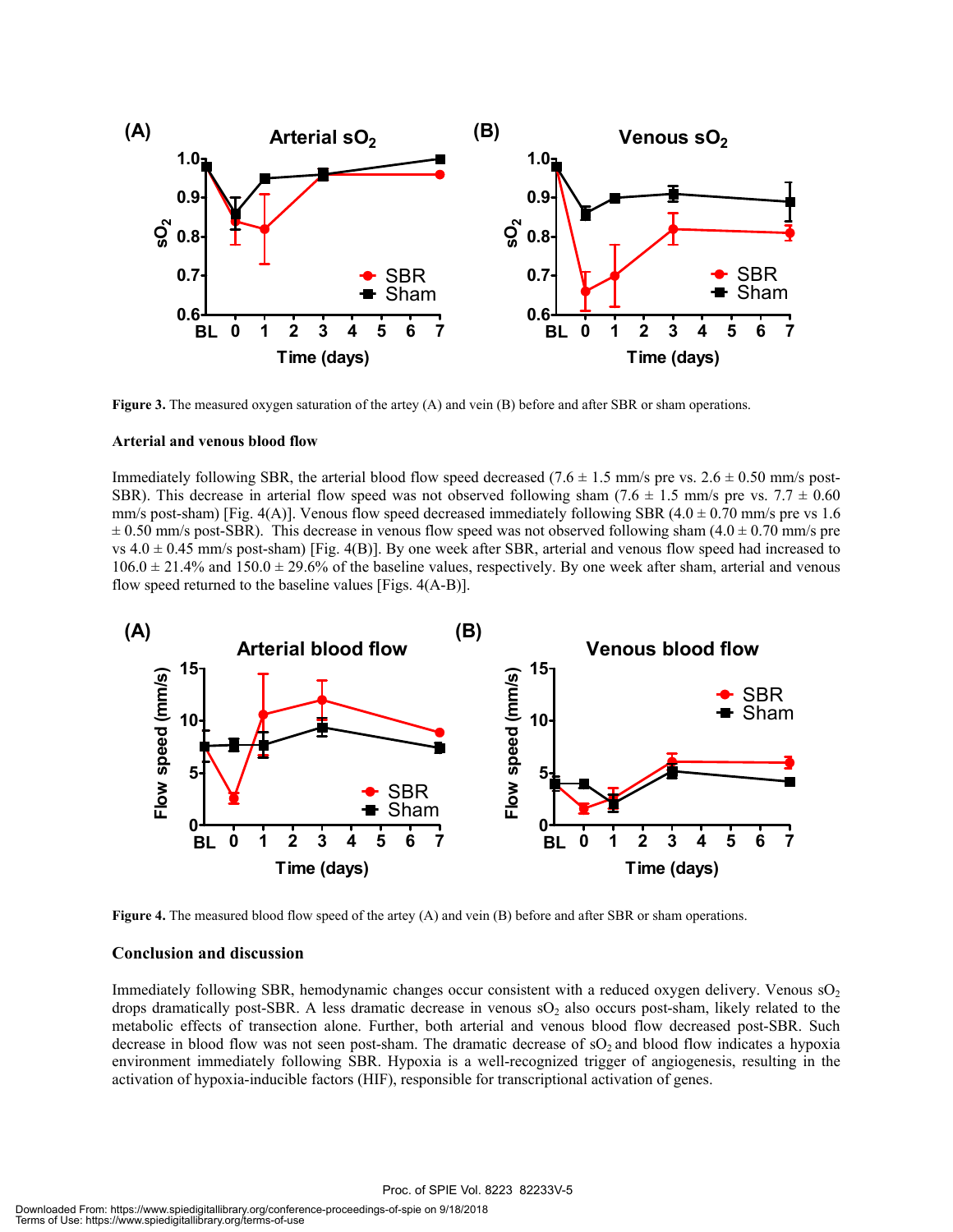Seven days following the SBR, while the arterial  $SO_2$  had recovered to the baseline, the venous  $SO_2$  was still lower than the baseline. This indicates an increase in the oxygen extraction fraction. In combining with the significantly increased blood flow speed, it is safe to conclude that the metabolic rate of oxygen  $(MRO<sub>2</sub>)$  of the remnant bowel was increased [15]. Such increase suggested a hypermetabolism induced by massive SBR. In contrast, there is no increase in the  $MRO<sub>2</sub>$  following sham.

The present study demonstrates that PAM is a useful tool for measuring intestinal hemodynamics. The use of hemoglobin as endogenous contrast eliminates the potential disturbance to the intestinal system induced by exogenous contrast. In addition, the minimum invasiveness of PAM enables longitudinal studies on the same animal. Through the use of photoacoustic microscopy, the duration and cellular effects of intestinal hypoxia and villus angiogenesis can be further studied, which may help in the development of future therapeutic treatments for patients with short bowel syndrome.

#### **Acknowledgements**

Wang laboratory research was supported by the National Institutes of Health Grants R01 EB0000712, R01 EB008085, R01 CA134539, U54 CA136398, R01 EB010049, R01 CA157277, and 5P60 DK02057933. L.V.W. has a financial interest in Microphotoacoustics, Inc. and Endra, Inc., which, however, did not support this work.

Warner laboratory research was support by National Institutes of Health Grants R01 DK059288 (Warner) and T32 CA009621 (Rowland).

The authors thank Yan Liu and Joon-Mo Yang for useful discussion and technical assistance.

#### **References**

- [1] Helmrath, M. A., et al., "Intestinal adaptation following massive small bowel resection in the mouse.," Journal of the American College of Surgeons. **183**(5), 441-449 (1996).
- [2] Taylor, J. A., et al., "Lessons learned: optimization of a murine small bowel resection model," Journal of Pediatric Surgery. **43**(6), 1018-1024 (2008).
- [3] McDuffie, L. A., et al., "Intestinal adaptation after small bowel resection in human infants," Journal of Pediatric Surgery. **46**(6), 1045-1051 (2011).
- [4] Folkman, J., "Is angiogenesis an organizing principle in biology and medicine?," Journal of Pediatric Surgery. **42**(1), 1-11 (2007).
- [5] Folkman, J., et al., "Tumor Angiogenesis Therapeutic Implications," New England Journal of Medicine. **285**(21), 1182-& (1971).
- [6] Lee, K. D., et al., "Basic fibroblast growth factor and granulocyte colony-stimulating factor enhance mucosal surface expansion after adult small bowel transplantation without vascular reconstruction in rats," Journal of Pediatric Surgery. **41**(4), 737-741 (2006).
- [7] Parvadia, J. K., et al., "Role of VEGF in small bowel adaptation after resection: the adaptive response is angiogenesis dependent," American Journal of Physiology-Gastrointestinal and Liver Physiology. **293**(3), G591-G598 (2007).
- [8] Martin, C. A., et al., "Intestinal resection induces angiogenesis within adapting intestinal villi," Journal of Pediatric Surgery. **44**(6), 1077-1083 (2009).
- [9] McMellen, M. E., et al., "Epidermal growth factor receptor signaling modulates chemokine (CXC) ligand 5 expression and is associated with villus angiogenesis after small bowel resection," Surgery. **148**(2), 364-70 (2010).
- [10] Ulrich-Baker, M. G., et al., "Blood flow responses to small bowel resection," Am J Physiol. **251**(6 Pt 1), G815-22 (1986).
- [11] Touloukian, R. J. and Spencer, R. P., "Ileal blood flow preceding compensatory intestinal hypertrophy," Ann Surg. **175**(3), 320-5 (1972).
- [12] Jesseph, J. E. and Jacklin, A. J., "Effects of Partial Resection of Mammalian Small Intestine. Iii. Glucose Absorption, Co2 Production and Blood Flow in Residual Ileum in the Dog," Rev Surg. **20**, 384-7 (1963).